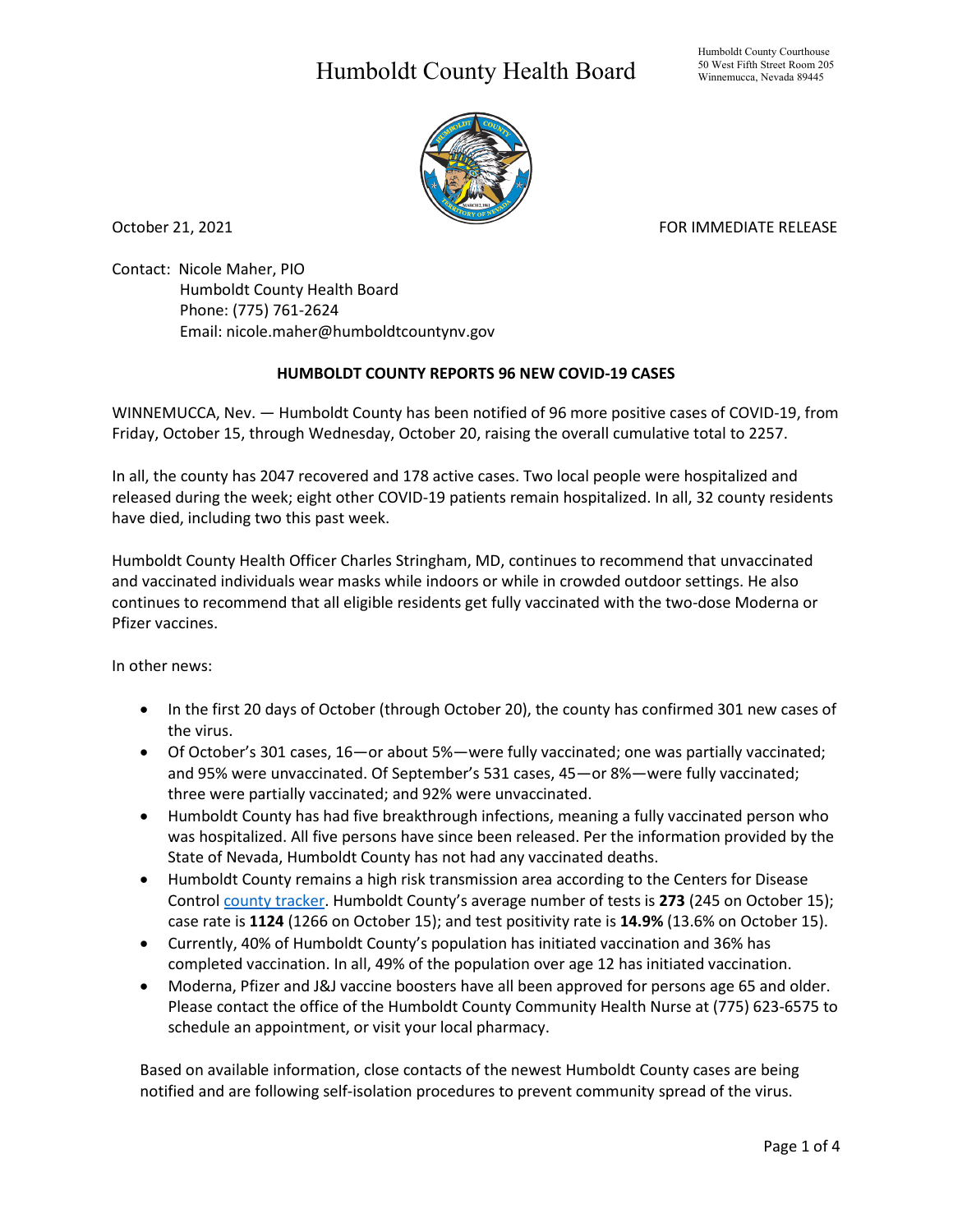Brief summary information of Humboldt County's latest cases follows:

| Case # | Gender | <b>Age Range</b> | <b>Contact</b>      | <b>Status</b>  |
|--------|--------|------------------|---------------------|----------------|
| 2162   | Man    | 40s              | Under investigation | Self-isolating |
| 2163   | Man    | 40s              | Under investigation | Self-isolating |
| 2164   | Man    | 40s              | Under investigation | Self-isolating |
| 2165   | Male   | Teen             | Under investigation | Self-isolating |
| 2166   | Man    | 20s              | Under investigation | Self-isolating |
| 2167   | Woman  | 50s              | Under investigation | Self-isolating |
| 2168   | Female | Teen             | Under investigation | Self-isolating |
| 2169   | Female | Teen             | Under investigation | Self-isolating |
| 2170   | Female | Teen             | Under investigation | Self-isolating |
| 2171   | Woman  | 50s              | Under investigation | Self-isolating |
| 2172   | Woman  | 80s              | Under investigation | Self-isolating |
| 2173   | Woman  | 40s              | Under investigation | Self-isolating |
| 2174   | Man    | 40s              | Under investigation | Self-isolating |
| 2175   | Woman  | 30 <sub>s</sub>  | Under investigation | Self-isolating |
| 2176   | Male   | Child            | Under investigation | Self-isolating |
| 2177   | Male   | Child            | Under investigation | Self-isolating |
| 2178   | Woman  | 20s              | Under investigation | Self-isolating |
| 2179   | Male   | Teen             | Under investigation | Self-isolating |
| 2180   | Man    | 50s              | Under investigation | Self-isolating |
| 2181   | Man    | 60s              | Under investigation | Self-isolating |
| 2182   | Man    | 80s              | Under investigation | Self-isolating |
| 2183   | Man    | 60s              | Under investigation | Self-isolating |
| 2184   | Man    | 20s              | Under investigation | Self-isolating |
| 2185   | Woman  | 40s              | Under investigation | Self-isolating |
| 2186   | Man    | 60s              | Under investigation | Self-isolating |
| 2187   | Man    | 50s              | Under investigation | Self-isolating |
| 2188   | Man    | 80s              | Under investigation | Self-isolating |
| 2189   | Man    | 60s              | Under investigation | Self-isolating |
| 2190   | Woman  | 20s              | Under investigation | Self-isolating |
| 2191   | Woman  | 20s              | Under investigation | Self-isolating |
| 2192   | Man    | 30 <sub>s</sub>  | Under investigation | Self-isolating |
| 2193   | Male   | Child            | Under investigation | Self-isolating |
| 2194   | Woman  | 20s              | Under investigation | Self-isolating |
| 2195   | Male   | Child            | Under investigation | Self-isolating |
| 2196   | Man    | 60s              | Under investigation | Self-isolating |
| 2197   | Woman  | 80s              | Under investigation | Self-isolating |
| 2198   | Woman  | 60s              | Under investigation | Self-isolating |
| 2199   | Woman  | 40s              | Under investigation | Self-isolating |
| 2210   | Male   | Teen             | Under investigation | Self-isolating |
| 2211   | Man    | 50s              | Under investigation | Self-isolating |
| 2212   | Woman  | 30 <sub>s</sub>  | Under investigation | Self-isolating |
| 2213   | Man    | 80s              | Under investigation | Self-isolating |
| 2214   | Female | Child            | Under investigation | Self-isolating |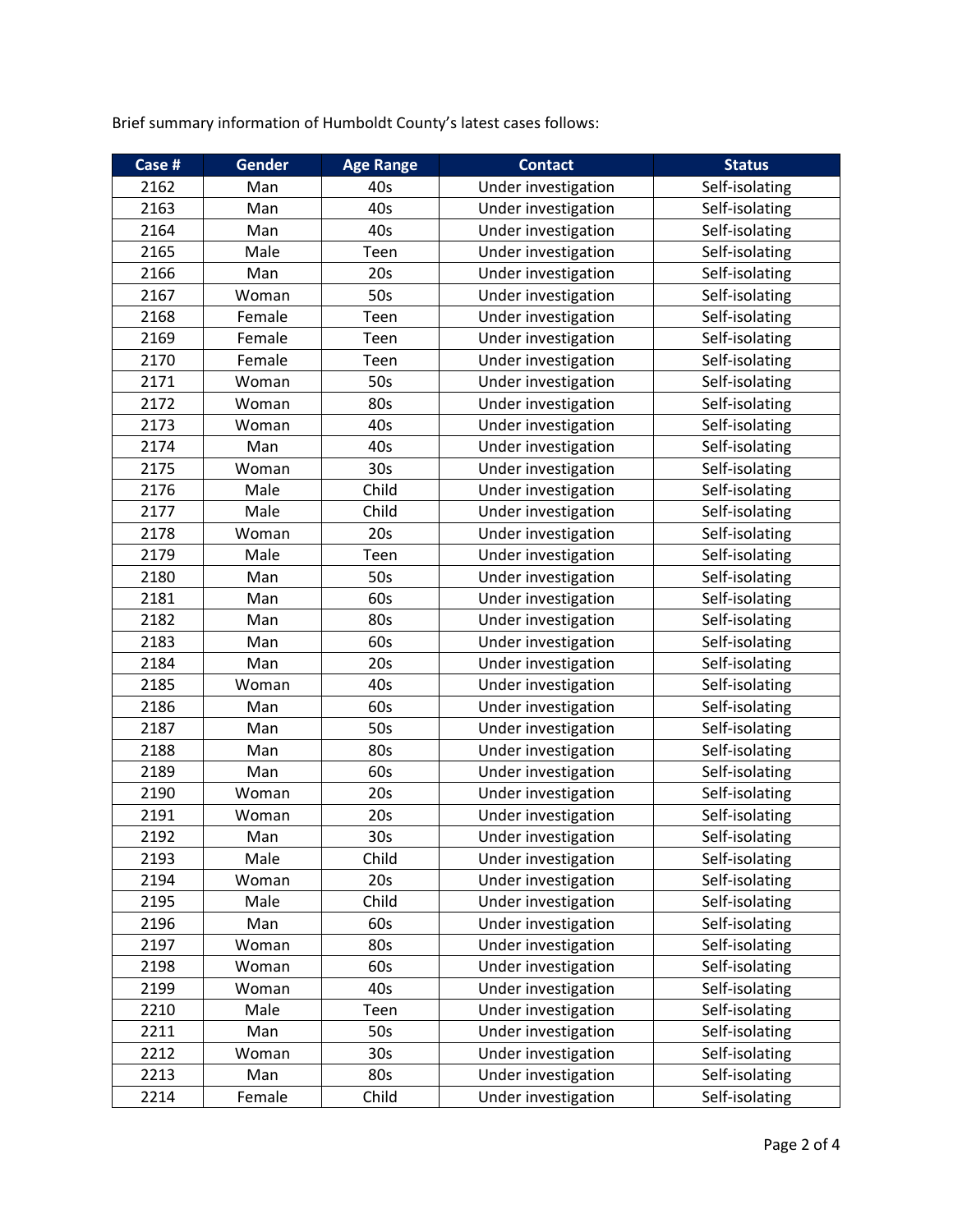| Case # | <b>Gender</b> | <b>Age Range</b> | <b>Contact</b>      | <b>Status</b>  |
|--------|---------------|------------------|---------------------|----------------|
| 2215   | Woman         | 30s              | Under investigation | Self-isolating |
| 2216   | Woman         | 70s              | Under investigation | Self-isolating |
| 2217   | Man           | 40s              | Under investigation | Self-isolating |
| 2218   | Woman         | 20s              | Under investigation | Hospitalized   |
| 2219   | Man           | 40s              | Under investigation | Self-isolating |
| 2210   | Male          | Teen             | Under investigation | Self-isolating |
| 2211   | Woman         | 40s              | Under investigation | Self-isolating |
| 2212   | Man           | 60s              | Under investigation | Self-isolating |
| 2213   | Woman         | 30s              | Under investigation | Self-isolating |
| 2214   | Male          | Teen             | Under investigation | Self-isolating |
| 2215   | Woman         | 30s              | Under investigation | Self-isolating |
| 2216   | Man           | 30 <sub>s</sub>  | Under investigation | Self-isolating |
| 2217   | Woman         | 40s              | Under investigation | Self-isolating |
| 2218   | Man           | 30 <sub>s</sub>  | Under investigation | Self-isolating |
| 2219   | Woman         | 30s              | Under investigation | Self-isolating |
| 2220   | Woman         | 30 <sub>s</sub>  | Under investigation | Self-isolating |
| 2221   | Woman         | 50s              | Under investigation | Self-isolating |
| 2222   | Man           | 30s              | Under investigation | Self-isolating |
| 2223   | Male          | Teen             | Under investigation | Self-isolating |
| 2224   | Male          | Child            | Under investigation | Self-isolating |
| 2225   | Woman         | 30 <sub>s</sub>  | Under investigation | Self-isolating |
| 2226   | Woman         | 40s              | Under investigation | Self-isolating |
| 2227   | Female        | Child            | Under investigation | Self-isolating |
| 2228   | Male          | Teen             | Under investigation | Self-isolating |
| 2229   | Woman         | 60s              | Under investigation | Self-isolating |
| 2230   | Woman         | 20s              | Under investigation | Self-isolating |
| 2231   | Male          | Child            | Under investigation | Self-isolating |
| 2232   | Man           | 30 <sub>s</sub>  | Under investigation | Self-isolating |
| 2233   | Man           | 50s              | Under investigation | Hospitalized   |
| 2234   | Male          | Child            | Under investigation | Self-isolating |
| 2235   | Woman         | 80s              | Under investigation | Self-isolating |
| 2236   | Woman         | 40s              | Under investigation | Self-isolating |
| 2237   | Woman         | 60s              | Under investigation | Self-isolating |
| 2238   | Male          | Teen             | Under investigation | Self-isolating |
| 2239   | Woman         | 40s              | Under investigation | Self-isolating |
| 2240   | Female        | Teen             | Under investigation | Self-isolating |
| 2241   | Female        | Child            | Under investigation | Self-isolating |
| 2242   | Female        | Child            | Under investigation | Self-isolating |
| 2243   | Female        | Child            | Under investigation | Self-isolating |
| 2244   | Man           | 30 <sub>s</sub>  | Under investigation | Self-isolating |
| 2245   | Man           | 20s              | Under investigation | Self-isolating |
| 2246   | Female        | 15               | Under investigation | Self-isolating |
| 2247   | Female        | Child            | Under investigation | Self-isolating |
| 2248   | Man           | 30 <sub>s</sub>  | Under investigation | Self-isolating |
| 2249   | Male          | Child            | Under investigation | Self-isolating |